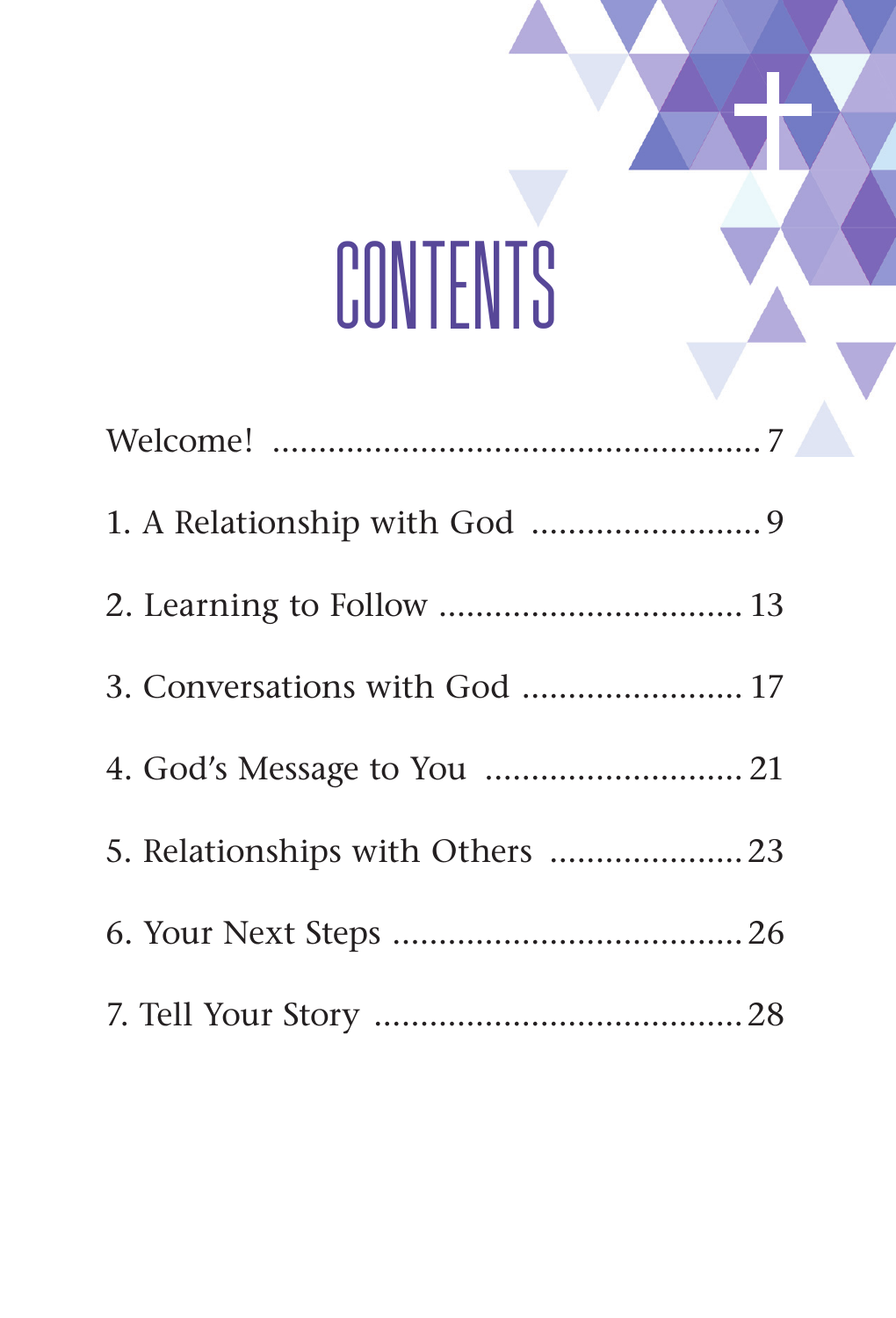The booklet is divided into seven main sections. You can either read one per day for a week or at a speed you find comfortable.

The goal of this booklet is to help you begin your relationship with Jesus. Once you've finished reading, grab the person who gave you this booklet or a leader to answer any questions you might have and talk through everything you've discovered.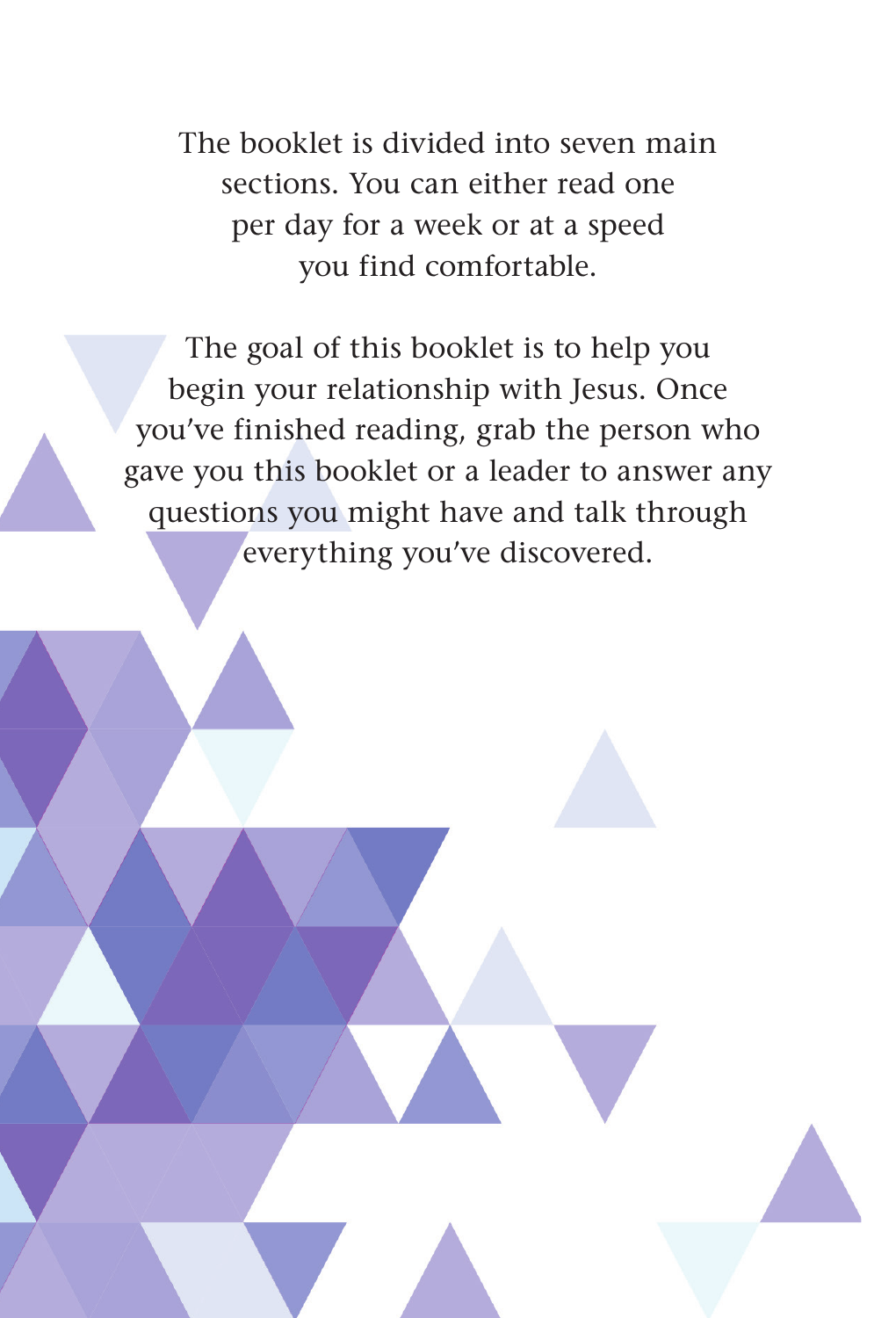## WELCOME!

Deciding to make Jesus part of your life is one of the best decisions you'll ever make! Jesus loves you very much, and He's had a special plan for your life since the beginning.

As you enter this new phase of your life, you probably have a lot of questions. You're not alone! Every person who has chosen to follow Jesus, no matter how young or old, has been where you are. This booklet was created to help you find answers and navigate this exciting new journey.

If you have a Bible, you'll want to use it as you read along. Becoming familiar with it is an important first step as a Christian. If you don't have one, ask the person who gave you this booklet to provide a Bible for you. That person should also be able to help you understand how to navigate your Bible and help you with questions as you read through this booklet.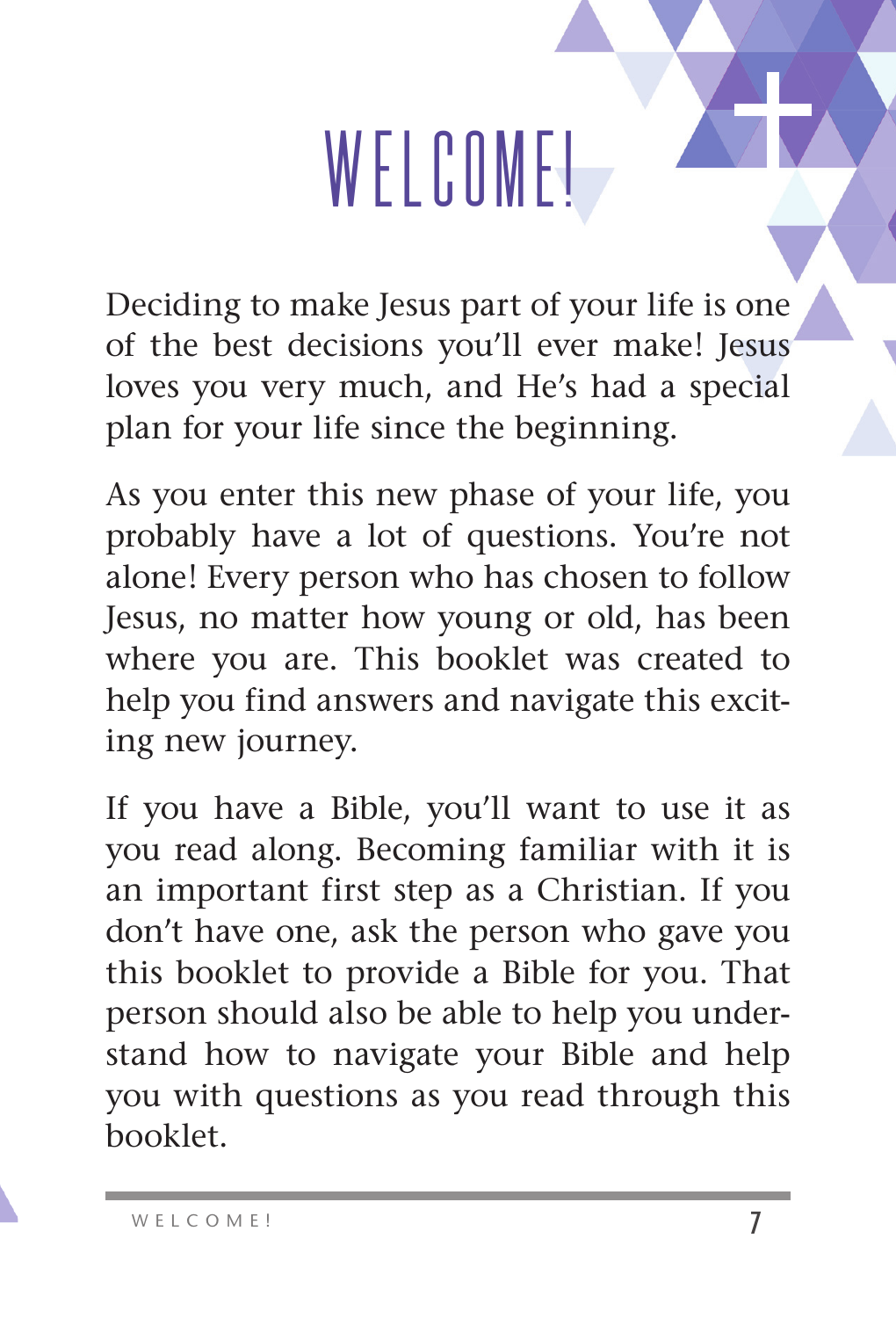Don't hesitate to ask questions if you have them. The person who cared enough to give you this booklet will also care enough to help you find answers to the many questions you'll likely have.

Just like with anything new in life, you have to start somewhere. Today is the day you begin learning how to trust and follow Jesus. By the time you finish this booklet, you'll have a much better understanding of what it means to be a follower of Jesus.

Congratulations and welcome to a new chapter in your life!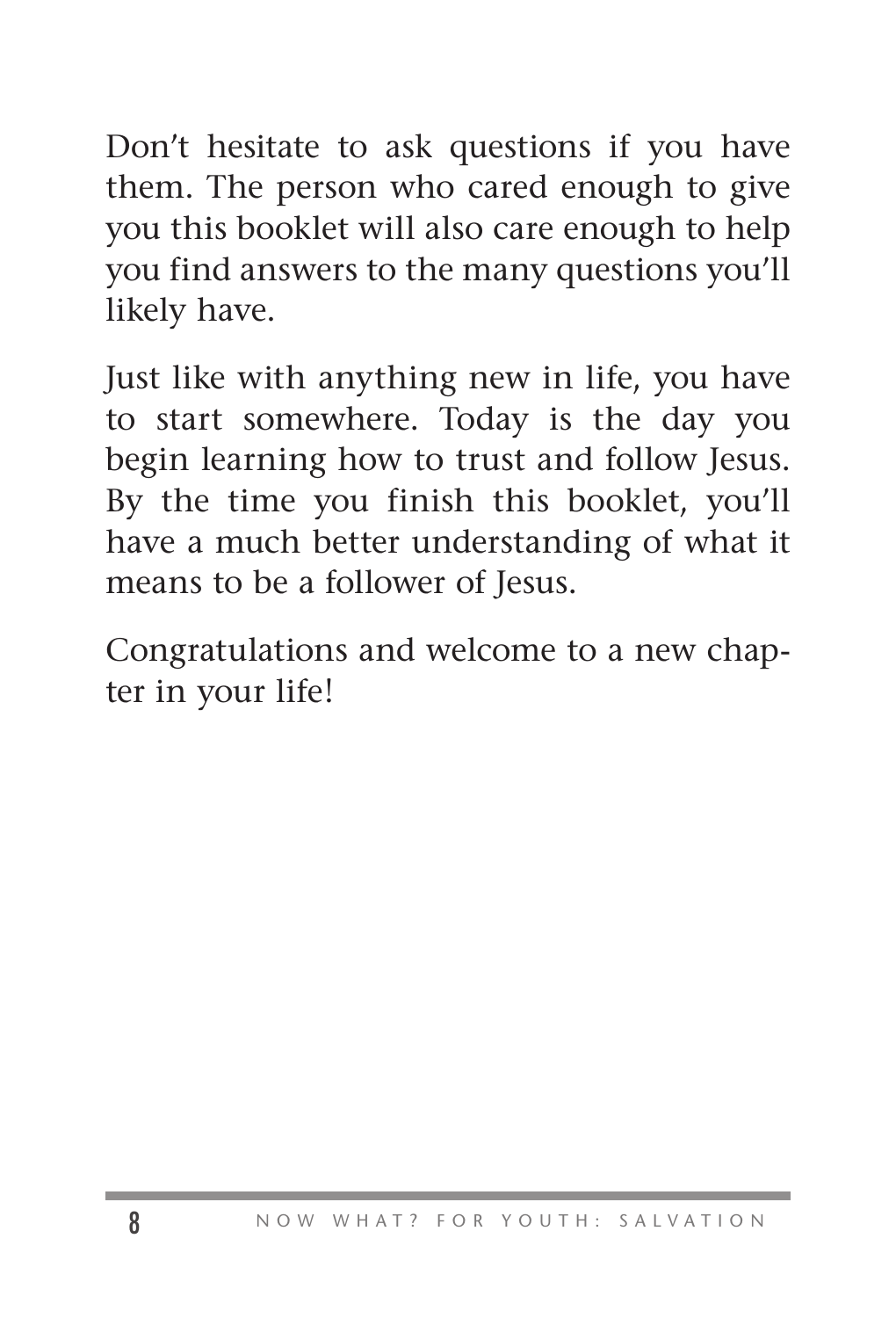### |<br>|<br>| A RELATIONSHIP WITH GOD

Becoming a follower of Jesus is a life-changing experience. Whether you accepted Him at church, alone, or with a friend, your life is now moving a new direction. It's a direction toward God—the One who created everything and everyone—and His Son, Jesus. It's the direction you were born to go.

You may be wondering, *What just happened?*  You took the first step in a relationship with the One who created you. God cares for you and has amazing plans for your life. He loves you so much that He sent His Son, Jesus, to bring you closer to Him. That probably raised even more questions, and that's okay! This booklet will help you begin to understand what's next in your new relationship with God. Your spiritual journey begins now!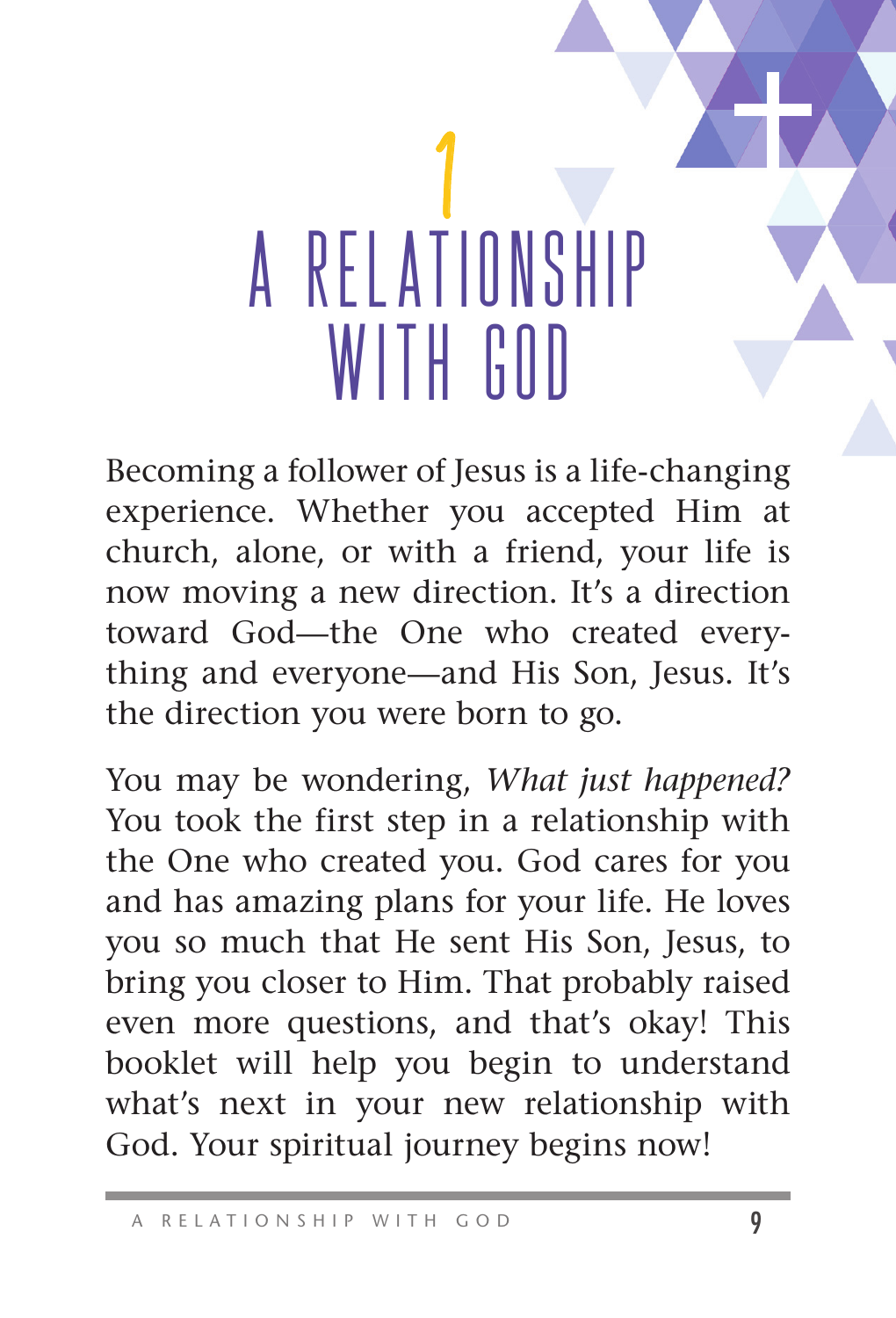### **GETTING CLOSE TO GOD**

Becoming close to God requires building a relationship with Him. And like with any friend, building a relationship with God means things like talking to Him, spending time with Him, and learning more about Him. People who have a relationship with God, through Jesus, are called Christians. And now, you're a Christian!

Think about your closest friendships.<br>What makes those friendships special What makes those friendships special?

What things do you do to keep your<br>friendshins on track? Are there any of friendships on track? Are there any of those things that might relate to being a friend of God?

One of the first things a new Christian needs to do is to carve out time in your day to spend with God. That time should be spent in daily prayer and Bible study so that you can begin to discover what's important to Him.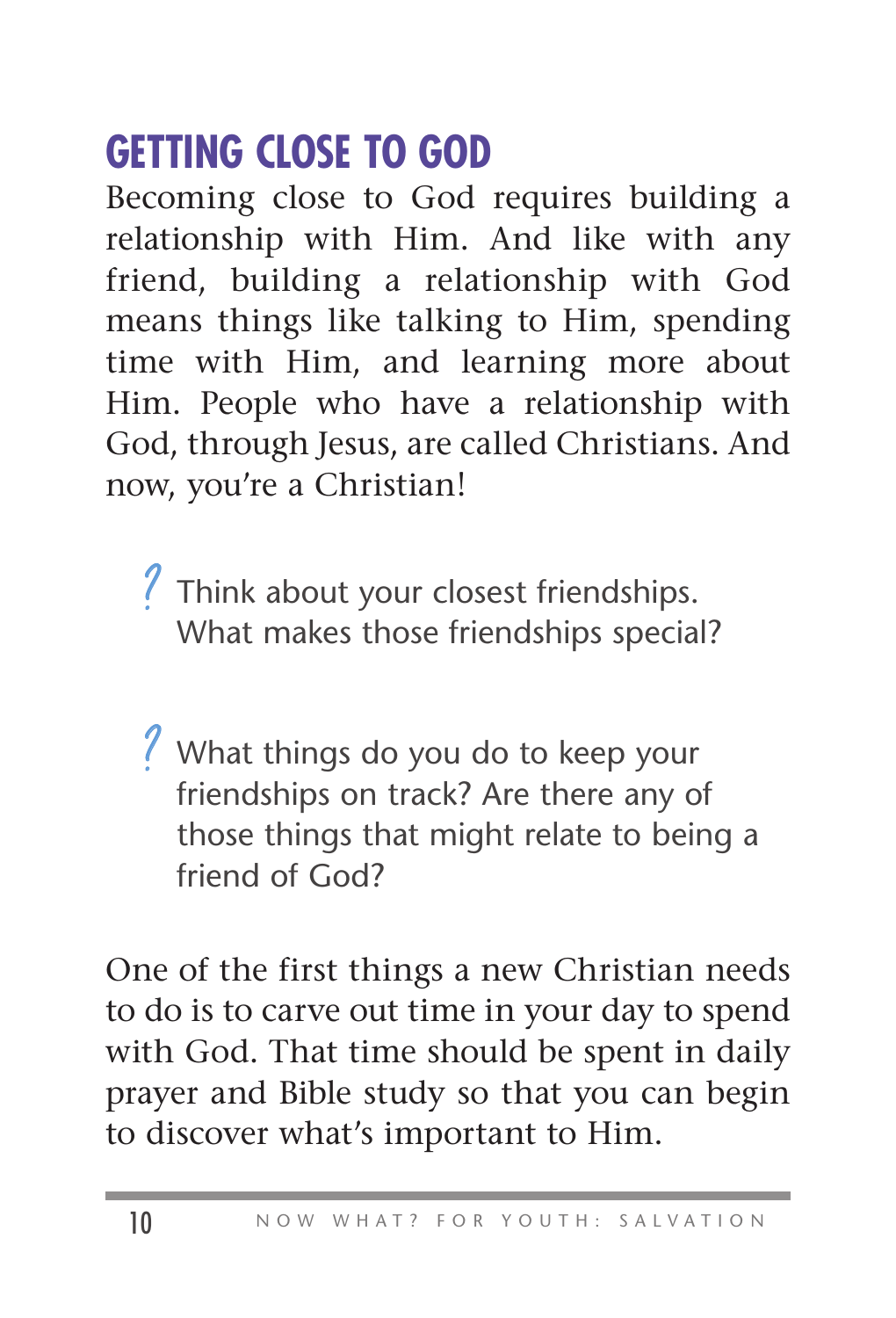Every time you pray and read your Bible, your relationship with God will deepen.

#### **GOD'S GIFT TO YOU**

Building healthy relationships requires giving on both sides. In your case, you gave your life to God when you asked Jesus into your heart. In turn, God forgave your sins and brought you closer to Him. Sin is when you choose to do something wrong, and those wrong acts keep you from a close relationship with God.

The Bible, God's message to His people, has a few things to say about sin.

*But your iniquities have separated you from your God; your sins have hidden his face from you, so that he will not hear. Isaiah 59:2*

 *So whoever knows the right thing to do and fails to do it, for him it is sin. James 4:17 (ESV)*

Everyone has done things they know aren't right. Maybe you cheated. Maybe you've lied.